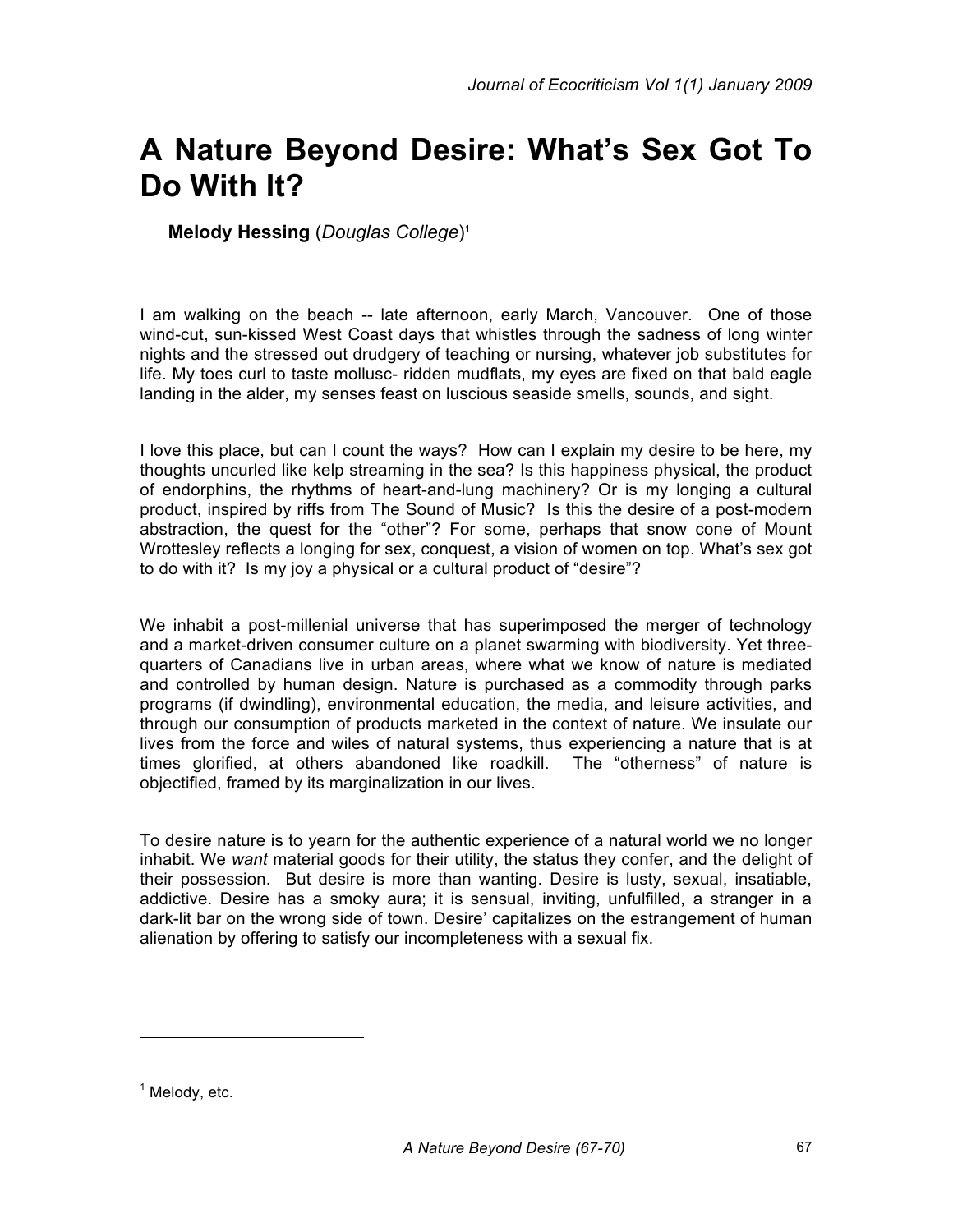We learn to desire nature as sexual commodity. Nature – portrayed as setting, props, or actors – is a pitch for physical activity, sports, automobiles and clothing. Human bodies are presented in gender stereotypes, in which heterosexuality is unleashed by an indeterminate, perhaps pheremonally inspired physical attraction. Nature makes us sexy, sexual. Women are "hot" (sexually adept, thin, toned, tanned); men are "buff" (tough, firm, muscular, rugged). Both men and women, but especially women, are portrayed as sexually attractive and desirable. Sexuality oozes from the glossy pages of periodicals, where cleavages swelter and muscles ripple in the endless foreplay of advertising. The bodies in advertisements for outdoor goods are young, trim and athletic. In an era suffused with individualism and the endless outpouring of Desiderata, these bodies have a right to be there. And the universe is unfolding as it must, with cars, SUVs, bikes, and MP3 players adorning the primitive décor of mountain stream or rimrock canyon.

The field of desire is ever expanded by commercial interests. We celebrate the otherness of the natural world as physical challenge – boulders to climb, icefields to traverse, rivers to ford – as something beyond our everyday lives. And it is. Nature is a destination resort with all the trappings, stuff to keep you busy for weeks at a time, depending on which package you book. Nature's day care. "Outside" is a magazine, a theme park, the place you wear your new Mountain Equipment jacket. "Planet Earth" DVD's provide ecotainment. The natural world is there for human consumption. Extreme sports and eco-challenges, sport and/or competition set in tough terrain, transform nature to an outdoor gym, a prop for the glorification or abuse of the human form. An hour cramped over smelly plastic at Fitness World is a "work-out" (rather than a "workin"). *Survivor* series on television promote the competitive, commercial and sexual character of human interaction in a wilderness setting.

While humans are sexualized in and by nature, nature too is depicted as sexual object. Advertising portrays natural areas as settings conducive to human sexuality. A sexualized nature howls the call of the wild; it is the *come-on* for cruises and adventure tours, a drawing card for ecotourism. Nature is a stroll, a location for the consumption of sexual favours. Exotic settings foster honeymoons, getaways, the personal association and intimacy that we have come to associate with romance. We want to "make love" in it, and to it. We have "had", "consumed", "done", depleted, and wasted natural systems. We have known nature, in the Biblical sense, although our cognitive understanding of its richness remains limited.

What we see when we look at the commercial portrayal of nature may be flagged as "sex", but it is a narrow, anthropocentric and homogenized version of sexuality. Nature has been universalized, transformed in Club Med monocultures as suitable for human vacations (but not for the long-term stays of indigenous species.) Generic natural settings are "locations" which obscure the complexity and array of biophysical systems behind the scenes. Nature is sanitized (in a luscious sort of way) and idealized through this portrayal. The experience of nature transmitted through commercial media coverage remains limited and pedestrian. The clickety-clack of a streetcar named Desire follows the same route every day, predictable in its destination and time-slot, while the exotic aspects of the journey hover, growl, and snort just beyond the periphery of our senses.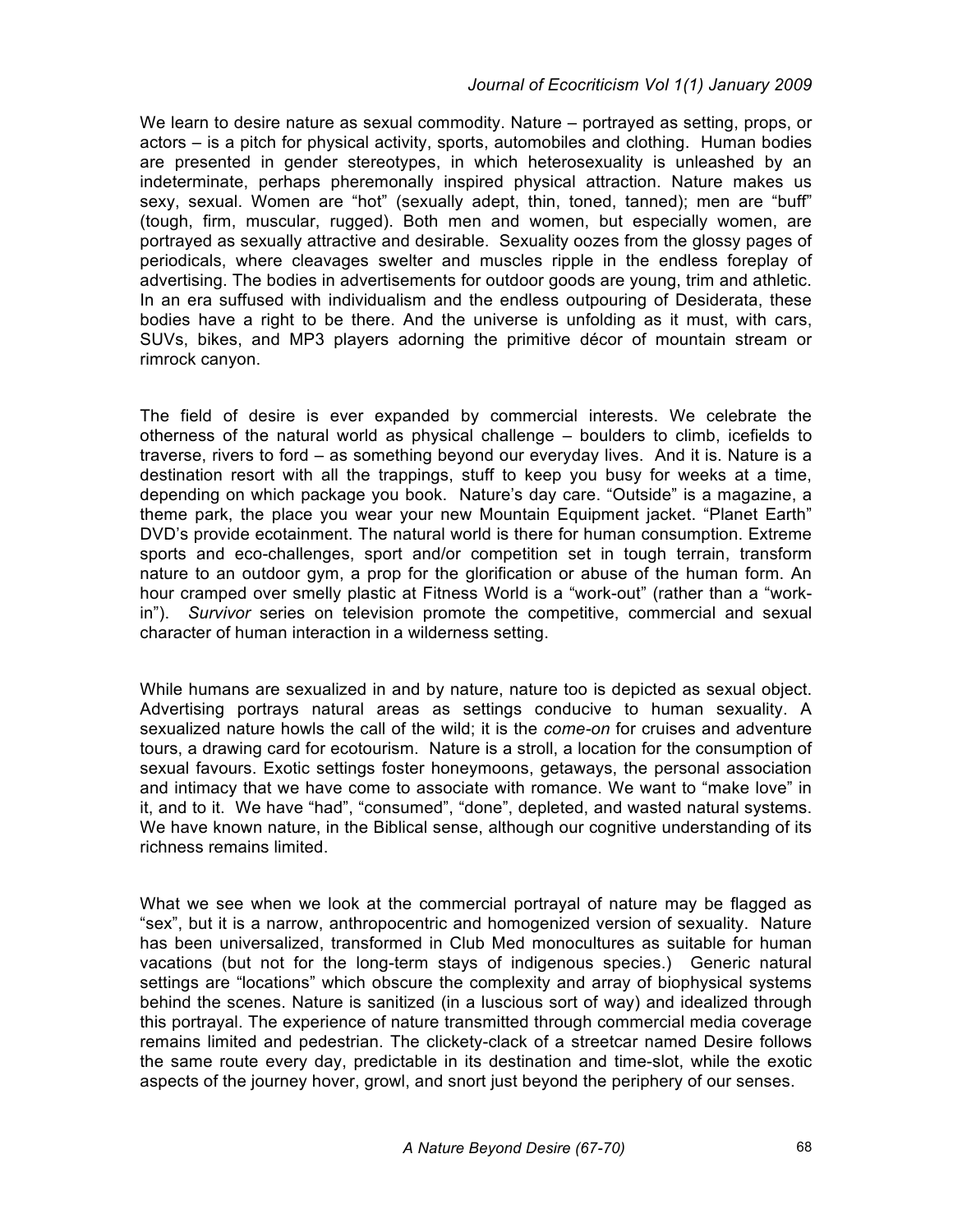## *Journal of Ecocriticism Vol 1(1) January 2009*

The potential for releasing desire-cum-sexuality from its commercial and institutional associations (heterosexual, dualistic, repressed), and to re-invent it on our own terms has been identified by theorists embracing a range of post-modern feminist perspectives. A "sex-positive sexuality" offers a means of self-expression and empowerment, but also is a link to a physical nature that has been squelched by patriarchy, capitalism, and colonialism (Kemp and Squires, 2000). Emerging views of sexuality would embrace a range of sexual preferences and identities that in turn inspire"a radical questioning of social and cultural norms, notions of gender, reproduction and the family (Smyth 1997: 362). These perspectives have the potential to liberate both sexuality and our perspectives of nature from a cultural essentialism that remains heterosexual and dualistic.

And yet, contemporary post-modern musings on sexuality are problematic not only due to the abstractions of the discourse, but in their anthropocentrism and sex-essentialism. Sex-positive sexuality invites personal exploration, tolerance of sexual expression, and a healthier climate of sexual relations. But a preoccupation with human sexuality verges on an *egofeminism*, rather than the exploration of the sexual and reproductive issues linked to survival of the ecosphere. The danger of sex-essentialism, the conflation of the personal with personal identity, is that we miss out on the larger picture (the range of sensuality beyond the sexual, and the complexity and range of biodiversity) as that picture shrinks from the post-modern view.

While sex-positive sexuality promises true sexual liberation, this is only one aspect of human potential. Desire incorporates, but goes beyond sex. Desire includes longing and memory and yearning for existence beyond human artifice. Gertrude Stein is said to have said of Los Angeles, "There is no there, there". That's just what we hanker for today. A there, there. In nature. A biosystem, a cosmos independent (if only relatively) of human beings but knowable through and of them. This politicizes the quest for nature, rather than romanticizing and personalizing it through the fruition or exploration of our own sexuality.

Our experience in nature teaches us about a range of physical capacity, emotional potential and cognitive learning that we have only begun to understand. What might we learn from a genuine, informed experience in nature? That sex is a part of nature, inherent to our physicality, intrinsic to the natural world of which we are a part. We also learn from nature that sex is only one part of the picture, a point on the continuum of sensuality. The sensual aspects of the natural world delight us, because they stretch and entertain our own capabilities. They also exist independent of our delight, shimmering in their own constellation of being. The *otherness* of nature entices in its revision of the mundane. The allure of nature is the call to celebrate a more complete expression of not only our, but others' physical capacities.

An expanded version of human sensuality fulfills a spectrum of desire – for friendship, space, peace, mountains, knowledge -- the full range of experience. How, for instance, can we understand that force field flavouring the first hyacinth of spring? How does orogeny explain the ripple of coastline that I walk? The appreciation of nature, both sensual and intellectual, requires time, curiosity and education. It requires the